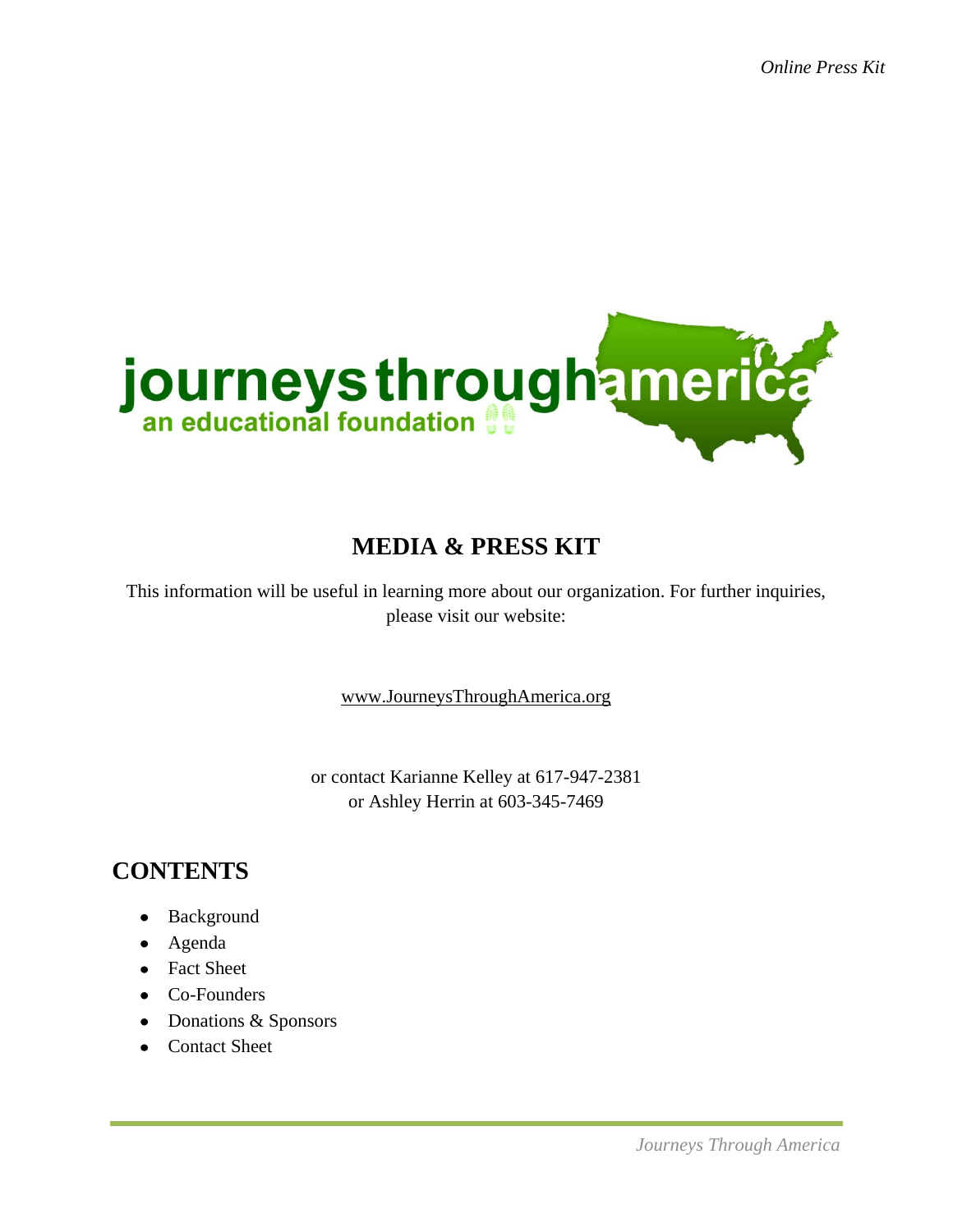# **BACKGROUND**

**Journeys Through America** is a non-profit organization providing educational material for all middle school-aged children across the country. The program forms partnerships with local school districts to provide children with a new, interactive, educational experience integrating the history of America and its National Parks with their current teachings.

**Journeys Through America's** goal is to foster a fun and adventurous learning environment that will promote altruistic growth within our children and our greater community. Only through early childhood education of and exposure to "America's Best Idea," will America's children feel an attachment to their heritage, and in turn develop a sense of individual responsibility and commitment to the health and well-being of our reserves.

**Journeys Through America** is a program that is in direct response to the growing number of young people who are choosing to stay indoors, as opposed to experiencing the benefits of an active, outdoor lifestyle. The goal of this program is to bring the outdoors into the classroom as much as possible, to promote a healthy lifestyle, teach sustainability and increase awareness of environmental preservation and to help urge youth to enjoy the outdoors once they've left the classroom doors. Children spend, on average, 40 hours a week in the classroom, so it is imperative to integrate the two, and expose children to the positive values of outdoor recreation, even if they can't be outside at that present moment. It will help influence their decision-making process in the future, and will help empower the young person to make positive changes in his/her lifestyle.

**Journeys Through America** will focus primarily on middle school youths, however this program can be targeted at other age groups as well, and will ideally be expanded to include those groups in the future. However, *since 2006, 6-12 year olds have had the most dramatic decline in outdoor recreation out of all age groups.* It is important to take the next steps in reversing this decline and reconnect America's youth with the outdoors today.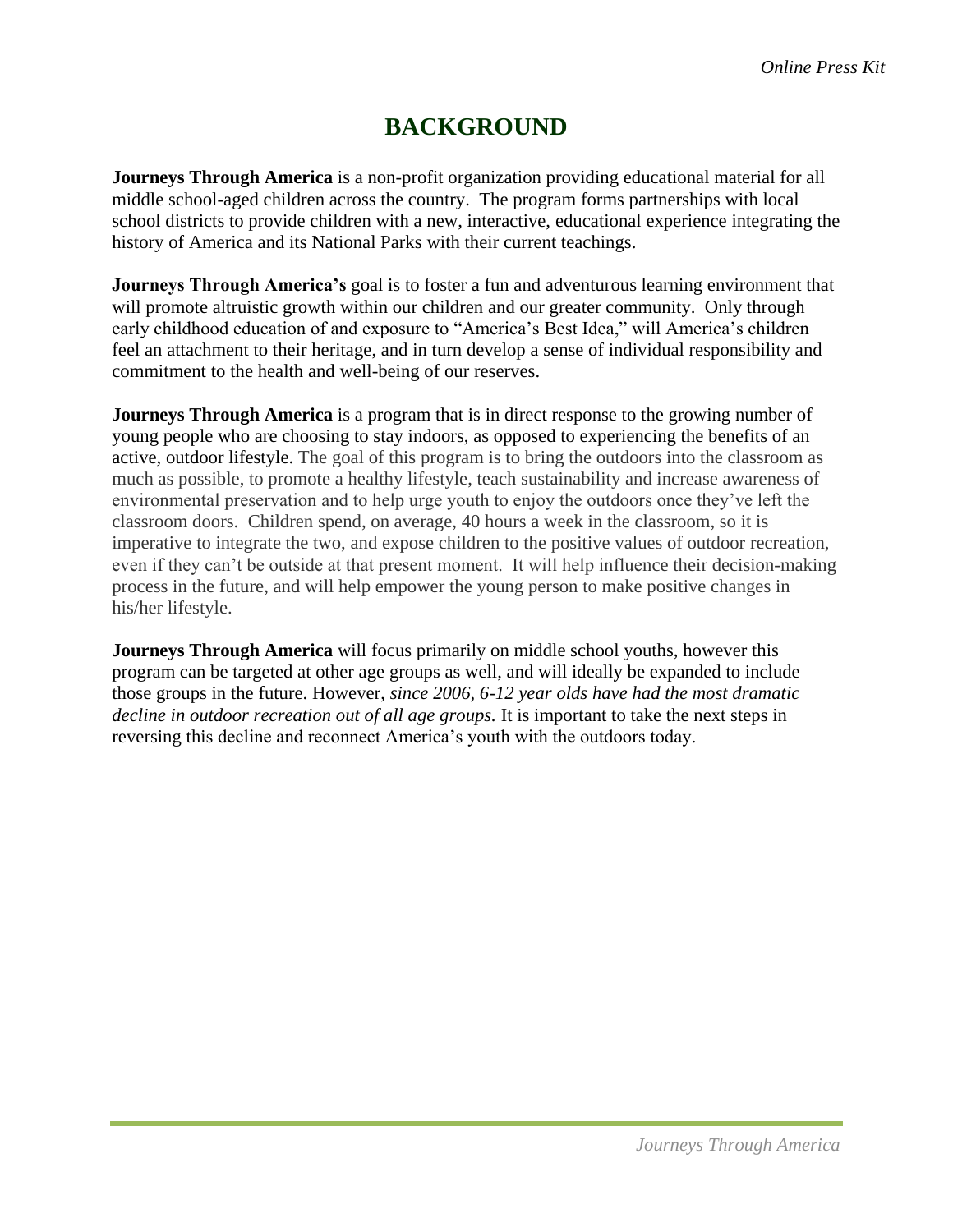## **AGENDA**

The agenda of Journeys Through America is guided by the success of our primary year. During the summer of 2010, the co-founders of Journeys Through America will be road-tripping across the U.S. in an attempt to visit as many National Parks as possible. There's over 390 parks, monuments, historical sites, etc. so it is a daunting task, but one we take on with excitement.

At each park, we will be creating mini-episodes to be posted to our website and accessible by middle school classes that are eager to learn more about National Parks and willing to integrate our project into their current curriculum. These videos will consist of "standard" content which will be the format at each park and will contain facts about the park's history, region, geography, climate, etc.

In addition to that, participating classes will be able to request customized videos at their park of choice covering the content of their choice. For example, a 3rd grade class in Bedford, NH has requested an educational video from Mammoth Cave National Park and the habitat of the region's bats - this will coincide with their fall curriculum which largely covers bats.

Each class will participate at their leisure. Above and beyond the videos provided to them, classes will be urged to 'follow us' through the social media tools used today, such as our blog, Facebook, Flickr, Twitter, Foursquare, etc. These tools will be constantly updated to keep those informed on where we are/what we're doing/etc. These platforms will be utilized to pique children's interest in the parks even more through a constant flow of positive information and updates regarding the park(s) they are learning about.

Additionally, we not only hope to reach schools currently enrolled in the academic school year, but hope to partner with summer outdoor education programs. Thus far we have formed a commitment with the Brookline, MA recreation department and have a pending commitment with the Columbus, Indiana rec. department. Of course, we want to form partnerships with as many school districts as possible, because we feel this will be a huge success, and more importantly it's a free program. The only thing required of classes is a computer with an internet connection.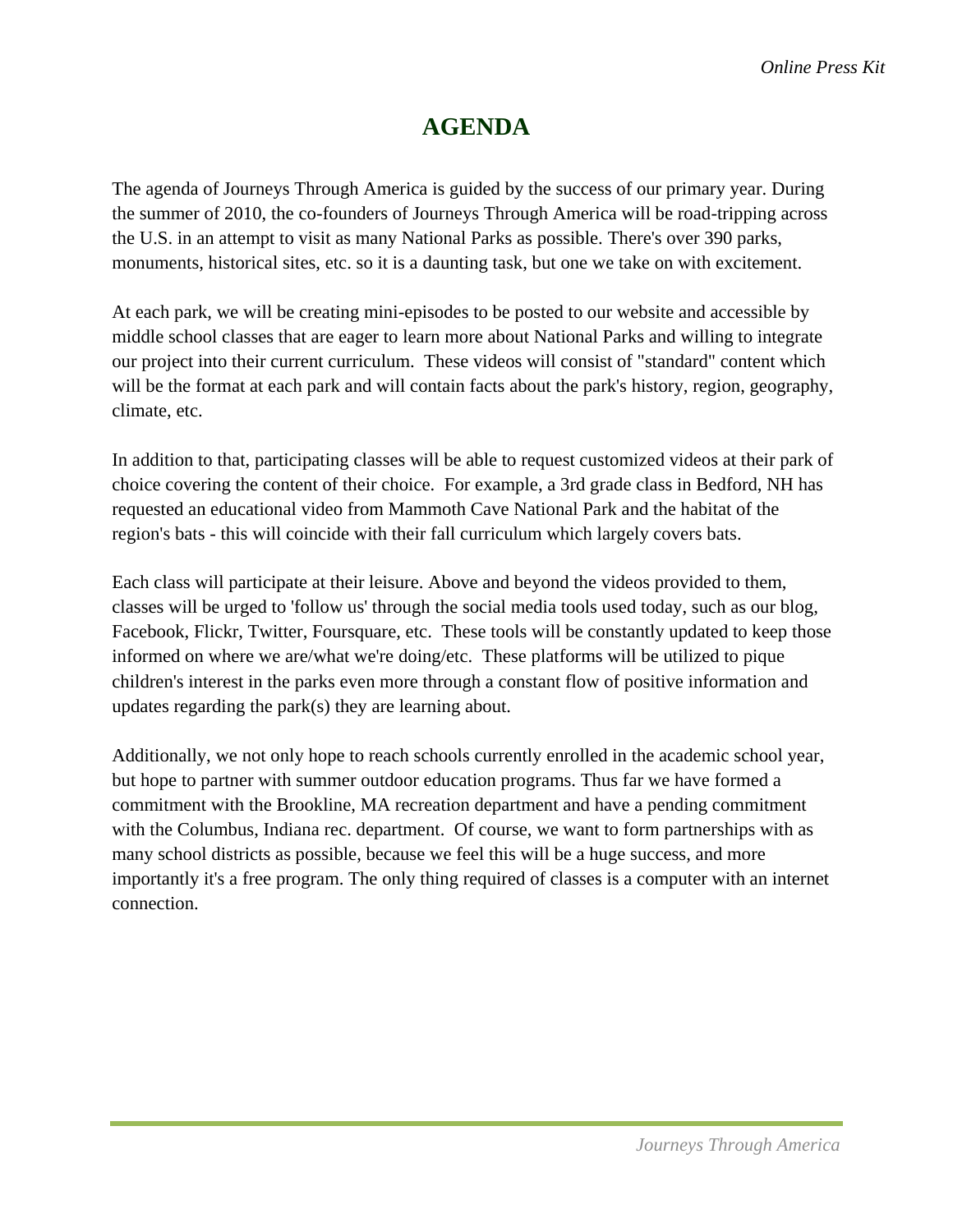### **FACT SHEET**

### **Description**

A non-profit organization recognized by the Commonwealth of Massachusetts, that provides alternative learning curriculum for middle-school aged youths in the United States. This material will integrate the National Parks and the heritage of the United States with their current learning curriculum.

### **Mission**

The mission of Journeys Through America is the pursuit of the following principles:

- **Educate:** To provide knowledge of our nation's history and beauty found in our natural surroundings, and to educate our youth and our community on the importance of this in our American heritage through our three month journey and documentarian efforts.
- **Inspire:** To inspire our nation's youth as well as the greater community to preserve and contribute to our national parks continuing existence.
- **Take Action:** To urge our youth to get outdoors and to experience what our natural environment has to offer. To take action, and take advantage of these resources while they are here.

#### **Vision**

Our goal is to bring the outdoors into the classroom as much as possible, to promote a healthy lifestyle, teach sustainability and increase awareness of environmental preservation and to help urge youth to enjoy the outdoors once they've left the classroom doors. This program will help influence their decision-making process in the future, and will help empower the young person to make positive changes in his/her lifestyle.

### **Contact Information**

Journeys Through America 69 Chestnut Hill Avenue, #2 Brighton, MA 02135

Website: www.JourneysThroughAmerica.org Email: info@journeysthroughamerica.org

### **Leadership**

Journeys Through America is managed by co-founders Karianne Kelley and Ashley Herrin. Our contact information is as follows:

Karianne@JourneysThroughAmerica.org Ashley@JourneysThroughAmerica.org Cell Phone: 617-947-2381 Cell Phone: 603-345-7469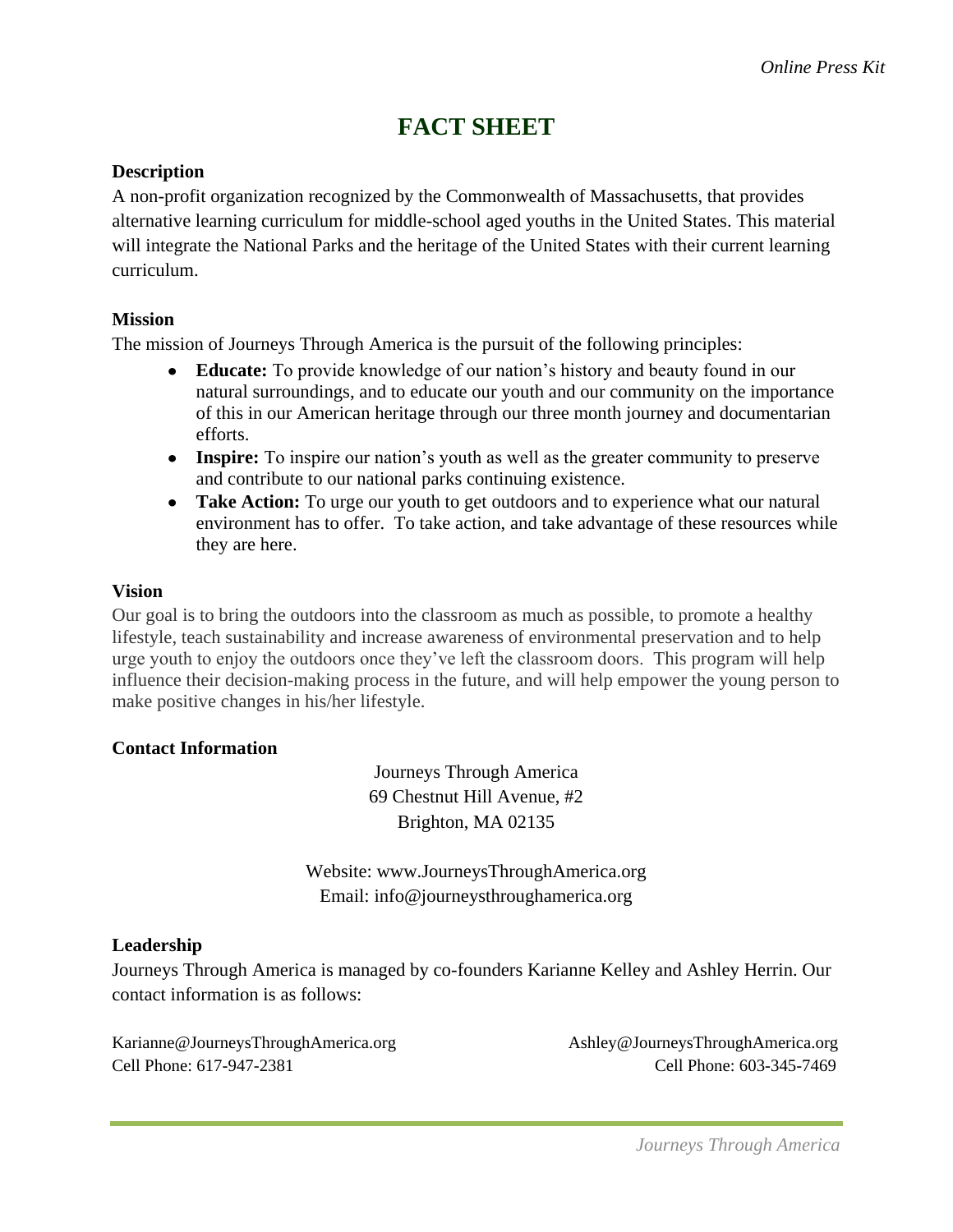### **CO-FOUNDERS**

**Karianne Kelley** is a 2005 graduate of the University of New Hampshire. She received her bachelor's degree in Recreation Management and Policy, with an emphasis in Program Administration and event planning. She has been an active member of the Massachusetts Recreation and Parks Association for the past five years and is currently continuing her position as the elected Educational Representative and serving on the Association's annual Conference Committee for the second year in a row.

In May 2005, after graduating, she began her career at the Charles River Country Club pursuing her passion in club and event management. She later moved on to the Glen Ellen Country Club as the membership and recreation Director. For the past year she has been working for the Town of Brookline's Recreation department pursuing and growing her passion in the field of recreation. Over the past five years she has collectively implemented new camp programs for both Clubs, new recreation programs for towns in Massachusetts. Organized and managed events for up to 400 people and has received certifications as a teacher in early childhood education and personal training.

Today, Karianne is working with the town of Brookline and busy putting dreams into reality with Journeys Through America.

**Ashley Herrin** is a 2008 graduate of the Whittemore School Business and Economics at the University of New Hampshire. She received her bachelor's degree in Business Administration (Marketing) with a minor in Hospitality Management. While enrolled at the University, Ashley took on many leadership positions and received a multitude of experience in numerous fields. Some of this experience includes event planning for as little as 10 people to as many as 200 attendees, and successfully acting as the Public Relations Chair for the Greek Community during 2007, increasing positive awareness ten-fold.

In June 2008, after graduating, she began working for Modernista!, having aspirations to become their in-house graphic designer. Additionally, she does freelance graphic and web design work for small businesses in the New Hampshire area.

Today, Ashley is busy with Journeys Through America, preparing for its primary year and hoping it is a huge success.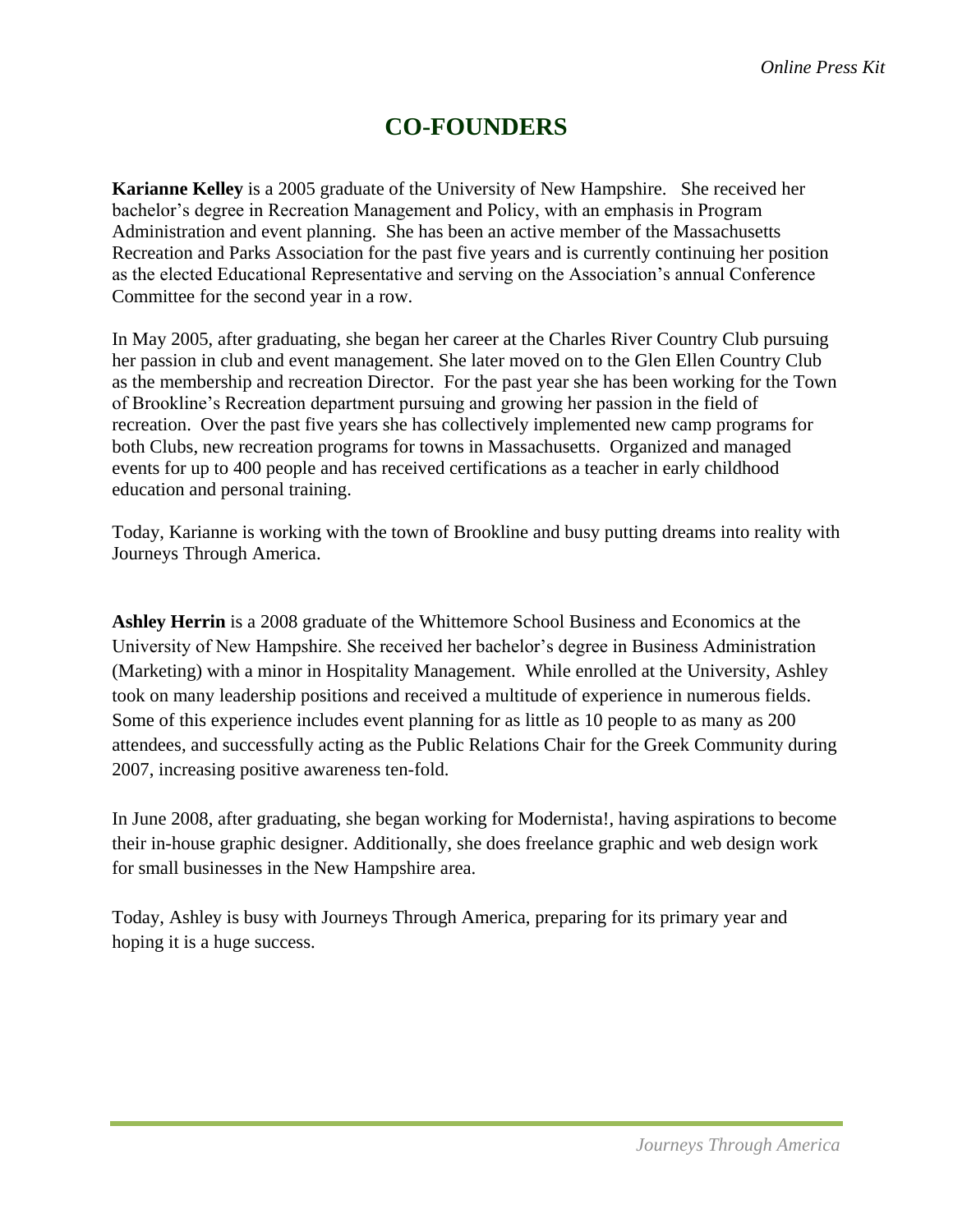## **DONATIONS & SPONSORS**

The success of Journeys Through America is primarily dependent on sponsors and donors as it is a non-profit organization.

Journeys Through America's funding sources include private donations, federal and state contracts, grants from private foundations, school districts and business sponsorship.

Additionally, we are soliciting donations from and partnerships with local outdoor shops. Stores such as EMS, REI, City Sports, L.L. Bean, etc. are perfect candidates as they are purveyors of outdoor recreation and pursue similar ideals.

With donations and sponsors from and within our community, we can help build a greater awareness for the importance of cultivating healthy, active and environmentally aware future generations. With your help, we can reach more and more children in America's school systems and help make this a successful and impactful program.